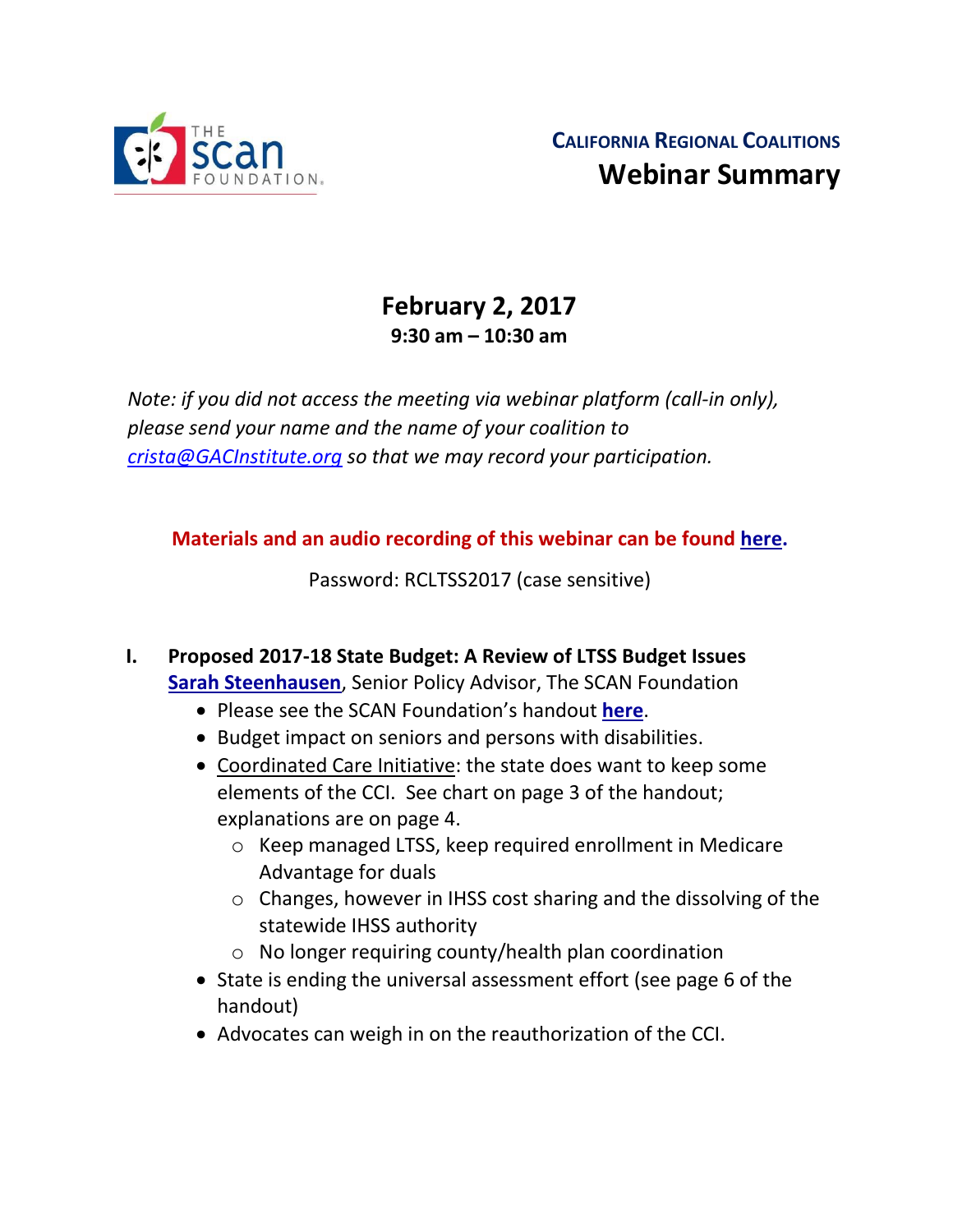#### **Questions:**

- Question: Who will sponsor the reauthorization bill?
	- o It will be part of the budget trailer bill for health and human services. All of this will take place within the budget process, rather than through a bill that is introduced, referred to committee, heard in committees, etc. Budget subcommittees will consider the trailer bills.
- Comment: Independent Living Centers (ILC) are meeting soon to strategize about a better funding formula for ILC's (see page 9 in the TSF handout). E.G., the traumatic brain injury fund needs something more stable.
- Question: What are some of the ways to track federal changes?
	- o Kaiser Family Foundation
	- $\circ$  Justice in Aging see their fact sheet as well as weekly report. To subscribe to "The Week in Health Care Defense," send a request to **[info@justiceinaging.org](mailto:info@justiceinaging.org)**
	- o Medicaid changes are expected to be proposed
- Question: How to have impact on budget process?
	- o While budget is under consideration, write to budget subcommittee members, then follow up with staff. Once the budget is passed, advocacy shifts to the governor's office.
- Comment on ILC funding: when we (in Bakersfield) learned of need for base-rate funding for Kern, Placer, and Modesto, we went directly to our local Assembly members and Senators – both in the Capitol and in the district offices. It became a district issue with Assembly and Senate support.

# **II. Reports/ Updates from Regional Coalitions**

- **Community Living Implementation Council of Nevada County [Ana Acton](mailto:ana@freed.org)**
	- o They are working with another coalition (from behavioral health and public health) – looking at barriers to access.
	- o In the realm of care transition, we have a transition program in place with hospitals and providers. Looking at hospital readmission data. E.g., the local substance abuse program is now able to meet with people while they are in the hospital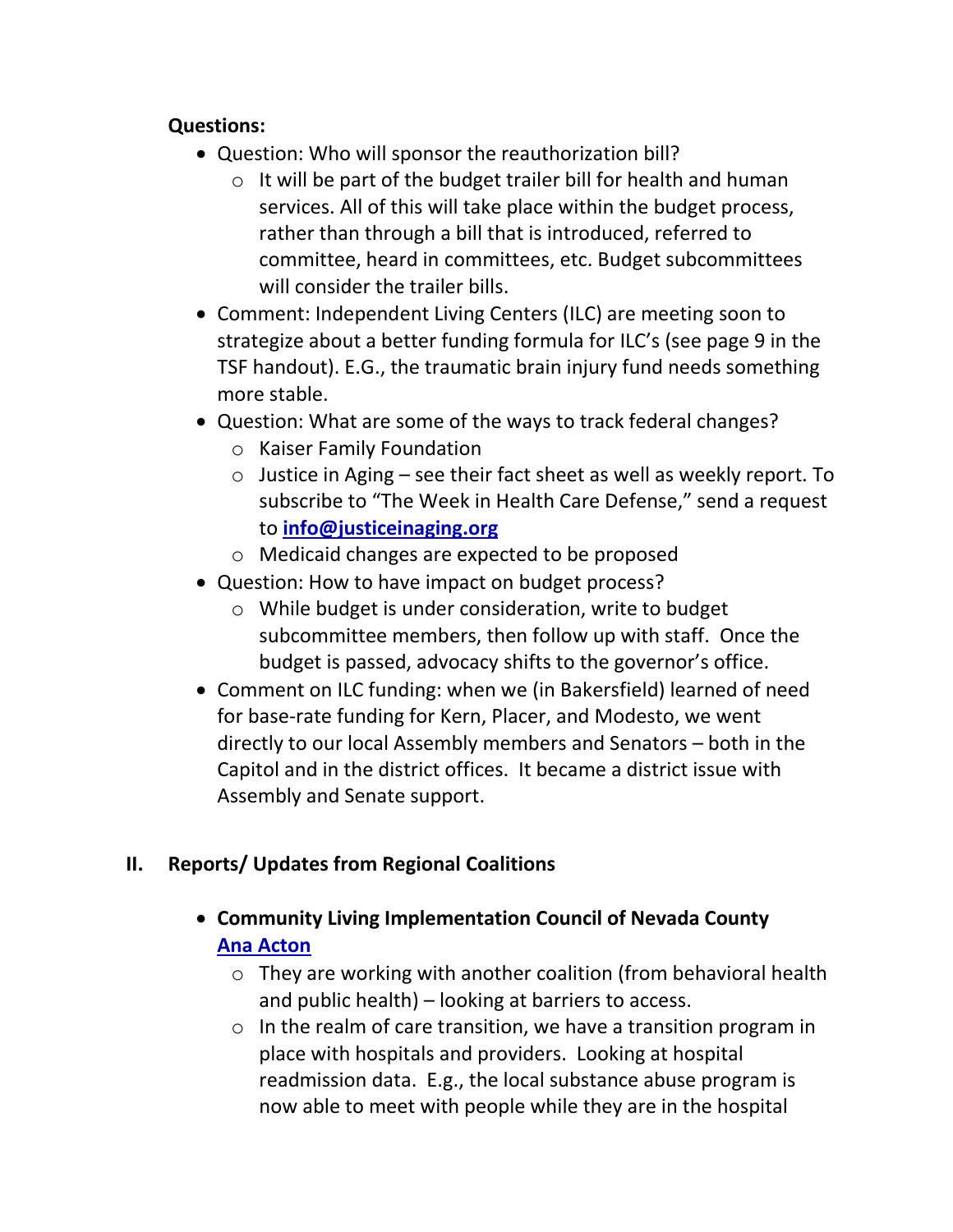before discharge.

- o There have been more than 450 pre-discharge referrals during the year to FREED and the local substance abuse program. They are cutting the waiting time for referrals as well.
- o Currently working on expansion of the ADRC into Yuba and Sutter counties. E.g., Establishing an advisory committee for the ADRC effort in these two new counties.
- o C4A (California Area Agencies on Aging Association) working on getting statutory authority for ADRCs (aging and disability resource connections).
- **San Diego Long Term Care Integration Project [Kristin Smith](mailto:kristen.smith@sdcounty.ca.gov)**

## **[Amy Kalivas](mailto:akalivas@a2isd.org)**

- $\circ$  As of Oct 1 2016, they had transitioned seven people from institutional care into home and community care. There are 17 people on their case list at this time.
- $\circ$  Working on a brokerage e.g., working with National Committee for Quality Assurance (NCQA) – national quality assurance effort. The NCQA has put together new quality standards. Click **[here](http://www.ncqa.org/programs/accreditation/health-plan-accreditation-2016-standards)** to see the standards.
- o Do these connect to CBOs or just hospitals? There are CBOrelated documents. See the materials available on the link directly above.

### **III. Announcements from The SCAN Foundation**

**[Kali Peterson](mailto:Kpeterson@thescanfoundation.org)**, Program Officer, The SCAN Foundation

- If you would like a presentation from NCQA on case management for LTSS work, TSF can facilitate a presentation. TSF has provided them with funding.
- Thanks to all coalitions who have submitted quarterly reports.
- Recognize the Lake/Mendocino coalition: added eight new members.
- Placer's regional coalition is working addressing a needs assessment.
- The Bay Area Senior Health Policy coalition created a fact sheet on how CBOs can engage with hospitals. That fact sheet has been shared with the listserve.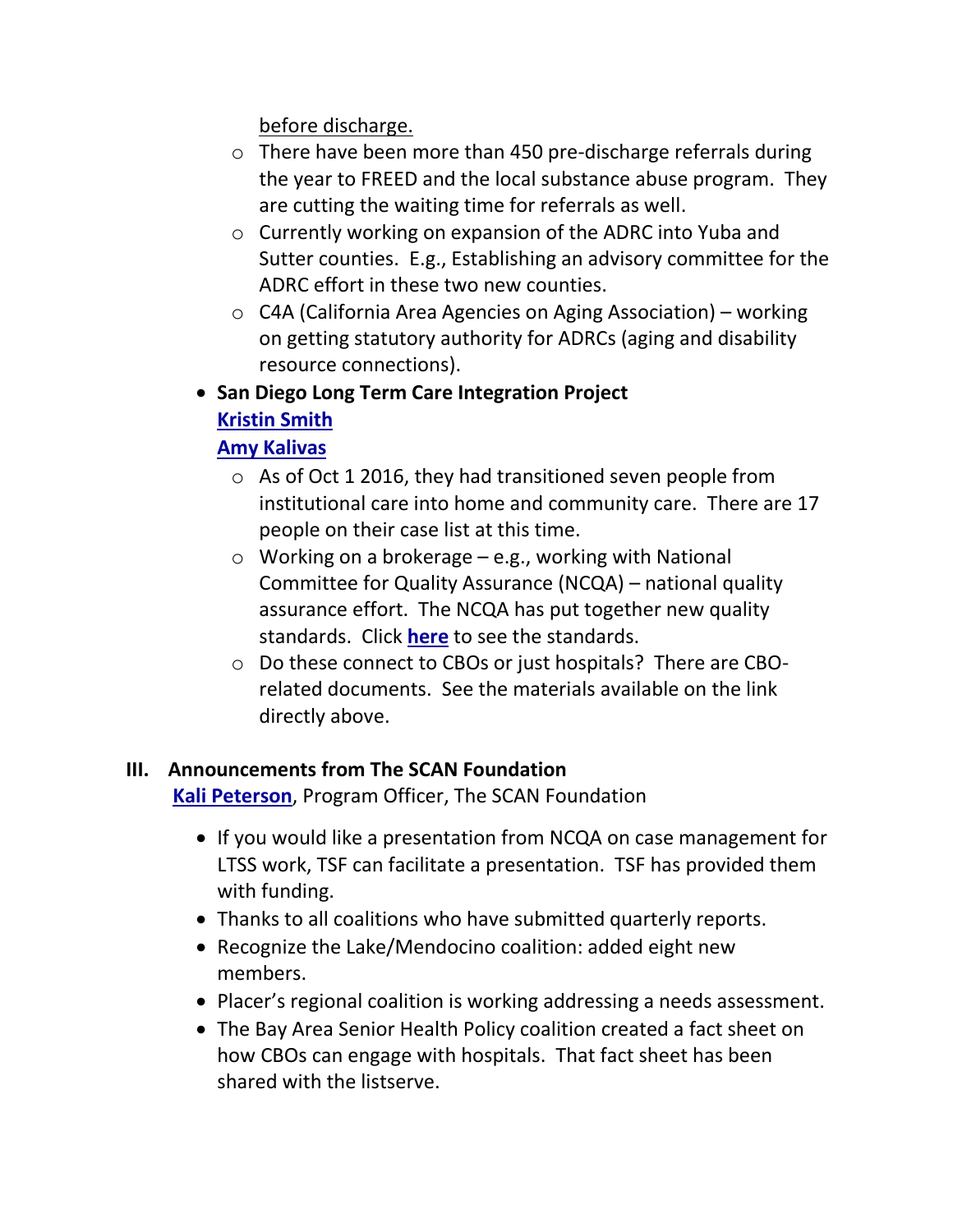- San Mateo: monitoring the county's whole person pilot application.
- San Francisco is working on a new website: goal is to be live this month.
- In the Central Valley coalition and in Kern: these coalitions are discussing joining forces this year for an event (virtual or in-person). Kern is also looking at a resource fair.
- Regional coalition meetings: registration is out: registration has gone to the lead in each coalition.
	- o NorCal session -- Feb 23 in Santa Cruz.
	- o SoCal session -- March 27th in Bakersfield

### **Participants (66)**

| <b>Coalition</b>                                         | Representative(s)          |
|----------------------------------------------------------|----------------------------|
| Aging and Disability Coalition of Lake and Mendocino     | <b>Tanner Silva-Parker</b> |
| Counties                                                 | Corrina Avila              |
| Aging Services Collaborative of Santa Clara County       | Wendy Ho                   |
| Bay Area Senior Health Policy Coalition                  | Katherine Kelly            |
|                                                          | Vic Gellon                 |
| <b>Adult and Aging Network</b>                           | Jennifer Griffin           |
|                                                          | Barbara Finch              |
|                                                          | <b>Eduardo Medel</b>       |
| <b>Central Valley LTSS Coalition</b>                     | Donald Fischer             |
| <b>Community Living Implementation Council of Nevada</b> | Ana Acton                  |
| County                                                   | Jennifer Snyder            |
| Contra Costa Advisory Council on Aging                   | <b>Gerald Richards</b>     |
|                                                          | Debbie Toth                |
|                                                          | Ella C Jones               |
|                                                          | Shirley Krohn              |
| Diversability Action Network (Chico)                     | <b>Forest Harlan</b>       |
| Independent Living Workgroup of Kern County              | Jan Lemucchi               |
|                                                          | <b>Harvey Clowers</b>      |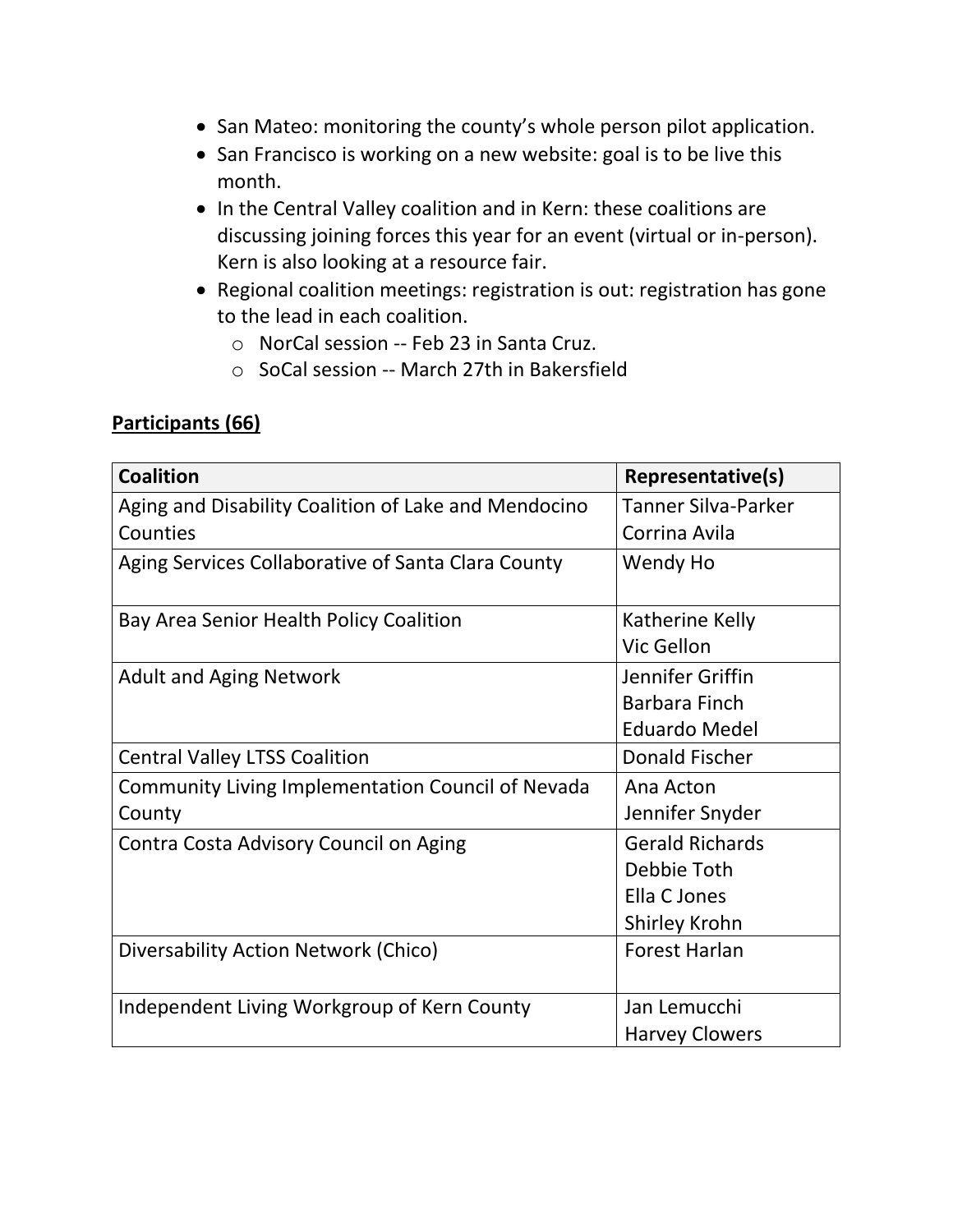| <b>Inland Empire LTSS Coalition</b>                          | Renee Dar-Khan          |
|--------------------------------------------------------------|-------------------------|
|                                                              | Paul Van Doren          |
|                                                              | Michael Knight          |
|                                                              | Helen Jung              |
|                                                              | <b>Mary Rios</b>        |
|                                                              | Anita Johnson           |
| Los Angeles Aging Advocacy Coalition                         | <b>Brandi Orton</b>     |
|                                                              | Kelly Honda             |
|                                                              | <b>Barbara McLendon</b> |
|                                                              | Dianne Garcia           |
|                                                              | Eva Goetz               |
|                                                              | Erika Estrada           |
| Monterey Bay Aging and Disability Resource Coalition         | Elsa Quezada            |
|                                                              | <b>Patty Talbott</b>    |
| San Mateo County New Beginning Coalition                     | Cristina Ugaitafa       |
|                                                              | Deborah Owdom           |
|                                                              | Michelle Makino         |
| <b>Orange County Aging Services Collaborative</b>            | Cynthia Okialda         |
|                                                              | <b>Christine Chow</b>   |
| <b>Placer County Aging and Disability Resource Coalition</b> | <b>Eldon Luce</b>       |
|                                                              |                         |
| San Diego Long Term Care Integration Project                 | Jenel Lim               |
|                                                              | <b>Kristen Smith</b>    |
|                                                              | Amy Kalivas             |
| San Francisco Long Term Care Coordinating Council            | Valerie Coleman         |
|                                                              | <b>Mark Burns</b>       |
| The Senior Coalition of Stanislaus County                    | Erlinda Bourcier        |
|                                                              | Dianna Olsen            |
|                                                              | <b>Barry Smith</b>      |
| Senior Services Coalition of Alameda County                  | <b>Wendy Peterson</b>   |
|                                                              | Patricia Osage          |
|                                                              | <b>Tracy Murray</b>     |
| Ventura County Hospital to Home Alliance                     | Sue Tatangelo           |
|                                                              |                         |